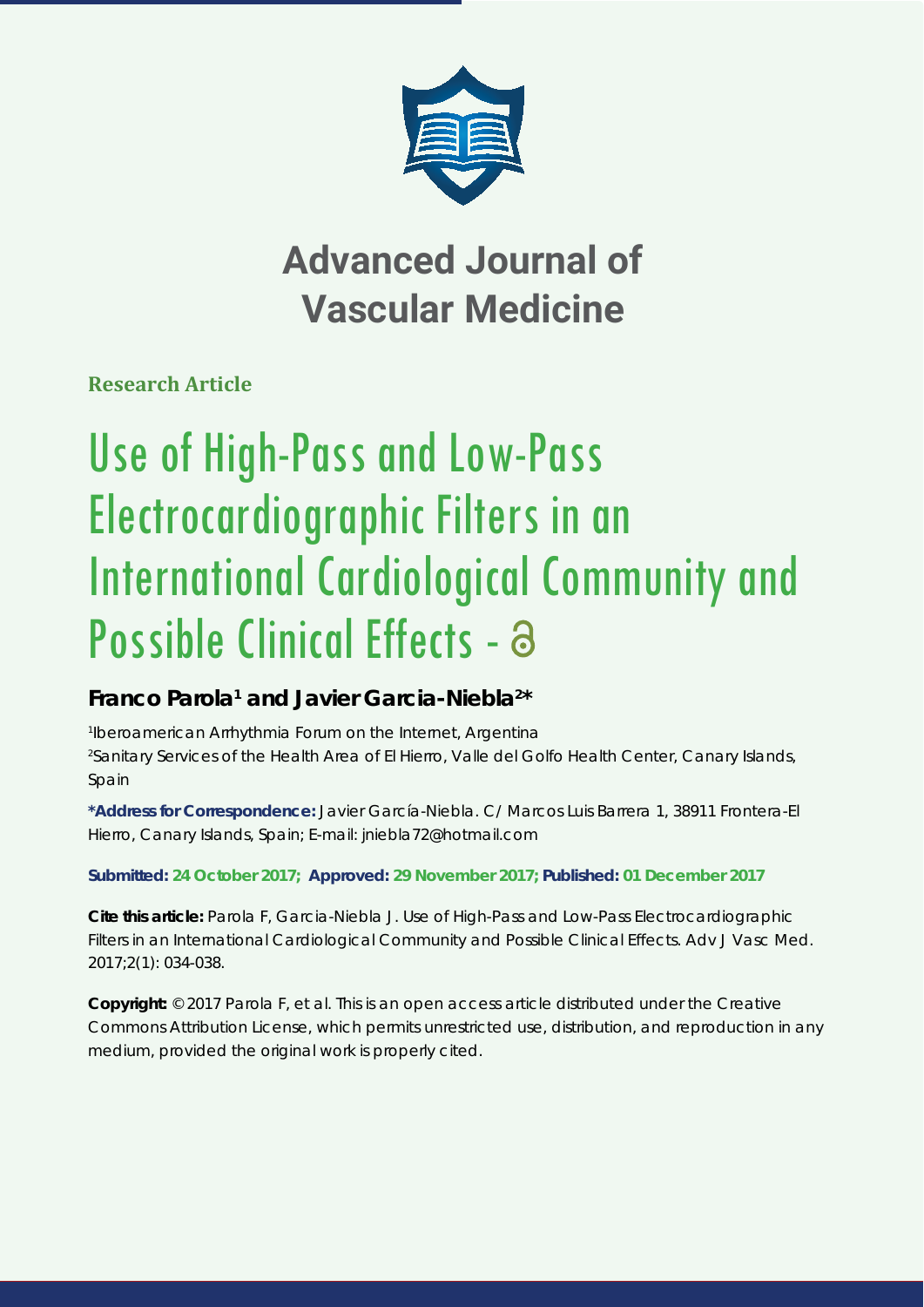## Suifes ture

#### **ABSTRACT**

Background: High-pass and low-pass filters applied to 12-lead Electrocardiograms (ECG) are fundamental to avoid artifacts, but an inappropriate use may lead to misdiagnosis. Our goal is to evaluate cutoff points for these filters used as routine by cardiology professionals from different countries, and to determine to what extent they adjust to the established guidelines.

**Methods:** We designed a descriptive study where 12-lead ECGs were included, both from adults and teenagers, distributed between August 2016 and February 2017 within the Ibero-American Forum on Arrhythmias on the Internet (FIAI) through the instant messaging apps WhatsApp and Telegram.

Results: 48% of ECGs had at least one of the two filter cutoff points printed. The bandwidth recommended by different scientific societies (≤ 0.05 Hz and ≥ 150 Hz) was present in 2%. The most frequent low frequency cutoff value was 0.5 Hz (47%) and the high frequency one was between 25 Hz and 40 Hz (74%). As to the last consensus guidelines, we registered that 32% of ECGs met the low frequency cutoff point and just 5% the high frequency cutoff point.

Conclusions: There is a high ratio of tracings lacking printed information on the filter used, and those that do have it, use inappropriate cutoff points in a high percentage, which may have significant diagnostic consequences.

**Keywords:** Electrocardiography; Low-Pass Filter; High-Pass Filter; Artifacts

#### **INTRODUCTION**

For a proper electrocardiographic recording, it is not only necessary to prepare the patient adequately, or to place the electrodes correctly, but for the professional conducting the Electrocardiogram (ECG) to know and apply the right technical parameters to obtain a recording with the maximum quality possible to evaluate it subsequently. Among them, the filters applied to 12-lead ECGs are essential when reducing or preventing unwanted signals in the form of noise or interferences. Between the artifacts to be avoided, we find those produced by muscle activity, the ones caused by breathing or by small movements by the patient, as well as those coming from alternating current. To avoid these artifacts, high-pass and low-pass filters are added to electrocardiograph devices. By applying the cutoff points of both filters properly, we will preserve as much as possible the cardiac signal without modifications or distortions, preventing erroneous electrocardiographic diagnoses  $[1,2]$ . The guidelines for the standardization and interpretation of ECG, published already a decade ago by the American Heart Association, the American College of Cardiology and the Heart Rhythm Society (AHA/ACC/ HRS), advise using a cutoff point of 0.05 Hz for the high-pass filter and 150 Hz for the low-pass filter in adults, being extended to 250 Hz in children [3].

The aim of this study was to evaluate the cutoff points used as a routine by cardiology professionals from different countries, and to determine to what extent they meet the established guidelines.

#### **METHODS**

We carried out a study with a descriptive design, where 12-lead ECGs were included consecutively, from both adults and teenagers, distributed from August 2016 to February 2017 within the Ibero-American Forum on Arrhythmias on the Internet (FIAI), by the comprehensive instant messaging system used by this organization (through the WhatsApp and Telegram apps)  $[4]$ . The FIAI is a wide group of cardiology professionals from different countries that, since year 1998, operates as a platform for the exchange of opinions and consultations about electrocardiology, through different virtual channels; instant messaging is one of such communication channels that has been operational since mid-2016.

For the term of the study, ECGs with full tracings were selected. From these tracings, it was analyzed whether they contained information on the filters used (textual or numerical), and if so, whether they had the corresponding cutoff points (numerical values).

The data obtained were organized and analyzed by worksheet using the Microsoft Excel software. All the percentages were rounded off so as to use only whole numbers. The analysis of cutoff points for bandwidths was conducted taking into account the guidelines by the AHA/ACC/HRS from year 2007 [3].

#### **RESULTS**

The results of the study are divided into four fundamental axes: 1) general results; 2) results on bandwidth; 3) results on high-pass filters; 4) results on low-pass filters.

We will start with the general results of the study. From the 332 ECGs analyzed, we selected 222 complete tracings (110 ECGs were discarded because their images were not complete or did not meet the quality conditions necessary to perform a correct analysis of the filters used). From these, 139 recordings (63%) had references to the filters used (in a textual or numerical way). From the latter, 106 tracings (48%) had the cutoff points printed; 90 ECGs had the two cutoff points printed, and 16 ECGs had only one of the two. The 222 ECGs included in the study were contributed by 62 professionals in the field of cardiology (physicians, technicians or nurses) from 13 countries (mostly from South America) and 43 cities (Table 1).

As to the second cutoff point (results on bandwidth), first we should clarify that for the analysis we used the recordings where both cutoff points were included (90 ECGs). We observed that the combination most frequently used was 0.5-25 Hz (26%). In our study, the bandwidth recommended by the AHA/ACC/HRS in 2007 ( $\leq 0.05$ Hz and  $\geq$  150 Hz) was present in 2% (Table 2).

Next, we continue with the third point (results on high-pass filters). We clarify that for the analysis, we used the recordings where the cutoff value was specified (93 ECGs). We observed that the most frequent low frequency cutoff value was 0.5 Hz (47% of the analyzed ECGs). About the cutoff point recommended by the AHA/ACC/HRS in 2007 ( $\leq$  0.05 Hz), we registered that 32% of ECGs adjusted to this recommendation (Table 3).

Finally, we have to present the fourth point (results on the low-pass filters), by commenting that for the analysis, we used the recordings where the cutoff point was specified (103 ECGs). Here,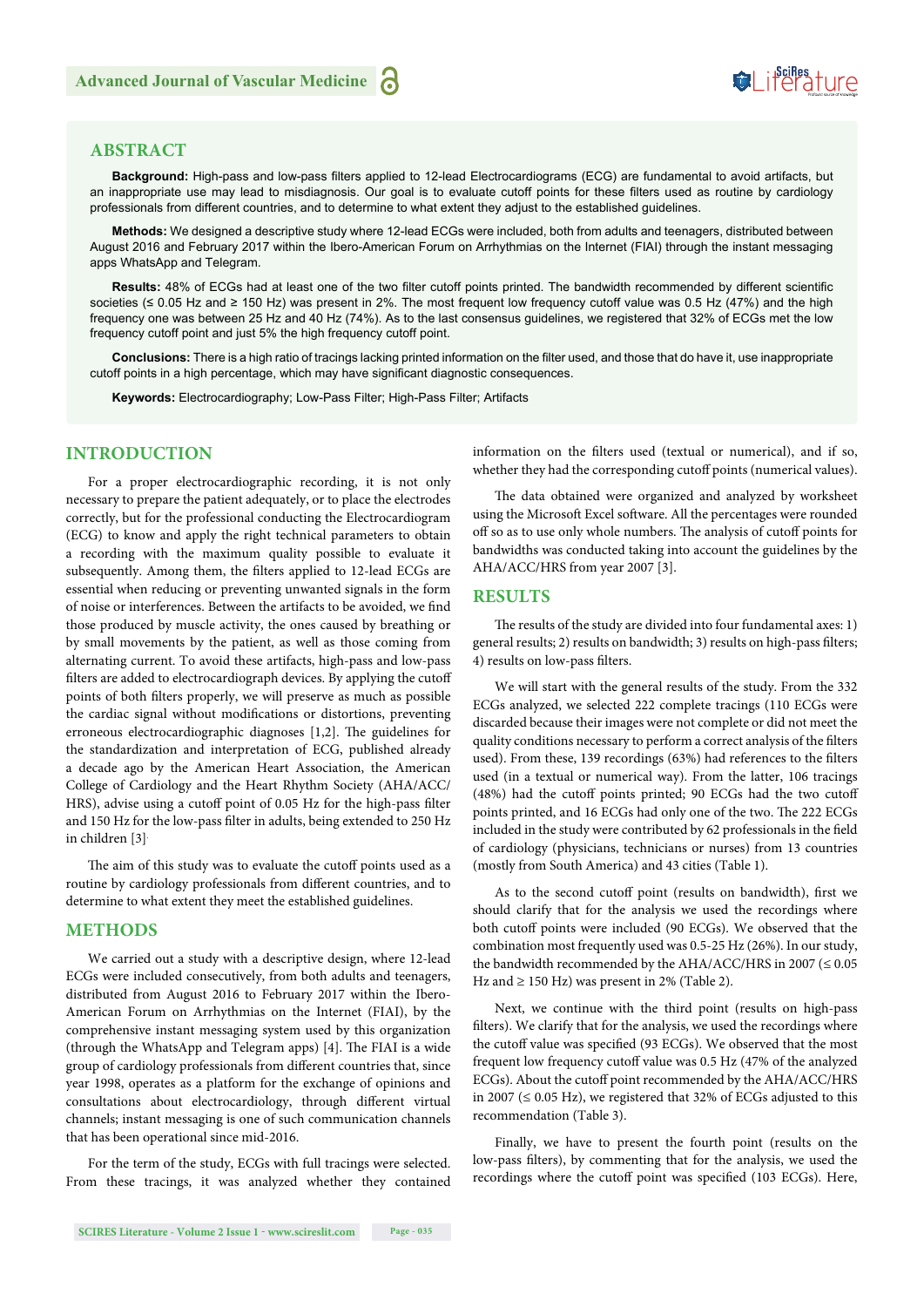we observed that the low-pass cutoff points were frequently between 25 Hz and 40 Hz (74% of analyzed ECGs), with 25 Hz being the most prevalent cutoff point (35% of analyzed ECGs). About the high frequency cutoff points recommended by AHA/ACC/HRS in 2007  $(\geq 150 \text{ Hz})$ , we observed that 5% of the evaluated tracings met those values (Table 3).

#### **DISCUSSION**

A decade after the last AHA/ACC/HRS guidelines on technical ECG issues, we present this descriptive study where we verified: 1) the lack of printed information on ECGs on the filter cutoff points used when performing them (only 48% of the tracings had some of the two cutoff points printed); 2) a widespread use of cutoff points not recommended, with 0.5 Hz being the low frequency cutoff point most widely used; while the most used high frequency points are in a range of 25-40 Hz.

In agreement with the results from our study, Kligfield and Okin published in 2007, a paper where they concluded that an inappropriate use of electrocardiographic filters was highly prevalent within the medical community studied (physicians referring patients to surgery in a New York hospital) [5]. The authors verified that the cutoff frequency most widely used for the high-pass filter was 0.5 Hz, while the low-pass was 40 Hz. In our analysis, the most prevalent cutoff point for the high-pass filter was 0.5 Hz, while the cutoff point most frequently used for the low-pass filter was lower (25 Hz against 40 Hz). Although the number of analyzed ECGs in this study was greater than in ours (370 against 222), this one has the value of having added ECGs from different centers and countries. Further, in our study we have taken as reference the new guidelines for the interpretation of ECG, where the cutoff point for the low-pass filter is modified (from 100 Hz to 150 Hz). Beyond all this, it is interesting to observe how ten years after this study, the prevalence of an incorrect use of filters is still remarkably high.

In our study, 47% of the tracings presented a high-pass filter cutoff point of 0.5 Hz; a value that in some given circumstances may generate problems when the ECG is assessed in real time (manually) [6]. Particularly, the use of traditional analogic filters with a cutoff frequency not recommended, may lead to significant ST segment and T wave alterations [7]. This situation is particularly important in nonlinear phases, which occur when the contained frequency and the wave width change suddenly, as it occurs at the end of the QRS complex and the onset of the ST segment. The current guidelines establish a low frequency filter cutoff point of 0.05 Hz, which may extend up to  $0.67$  Hz, or less if we use linear filters with zero distortion phase [3]. To avoid potentially important distortions from the clinical point of view, it is necessary to use a linear phase filter or a low frequency filter set at 0.05 Hz. The bidirectional filter is the most common linear phase filter, and it acts on the signal in the initial direction and then in the reverse direction.

It is important to highlight that using cutoff points not recommended, both for high-pass filters and for low-pass filters, may cause a mistaken interpretation of ECG and thus, lead to deleterious clinical effects (possible false positives and false negatives) [5,8-12] (Table 4). In figure 1, two examples of electrocardiographic tracings with different cutoff points for the analyzed filters, and their corresponding results are shown.

According to our experience, the main cause of the incorrect use of electrocardiographic filters is the lack of professional training in relation to this topic. For this reason, we believe that the development of educational programs is essential, placing emphasis on the technical aspects of electrocardiography. To prevent the ECG alterations caused by using filters poorly and their possible clinical effects, we adhere to the guidelines from different specialists on the topic. As a first step, we should be familiar with the electrocardiograph device used and verify its settings before making a new tracing. Second, it is important to minimize the use of high-pass and low-pass filters; to achieve this without obtaining a recording with artifacts,



**Figure 1:** Panels A: Effect of high-pass filters; check how ventricular repolarization is altered when nonstandard filter is applied at 0.5 Hz (panel A.2) in comparison to the recommended filter at  $0.05$  Hz (panel A.1); panel A.3 shows both tracings superimposed

Panels B: Effect of low-pass filter; check how R wave and S wave voltages are reduced when nonstandard filter is applied at 25 Hz (panel B.2), in comparison to the recommended filter at 150 Hz (panel B.1); panel B.3 shows both tracings superimposed.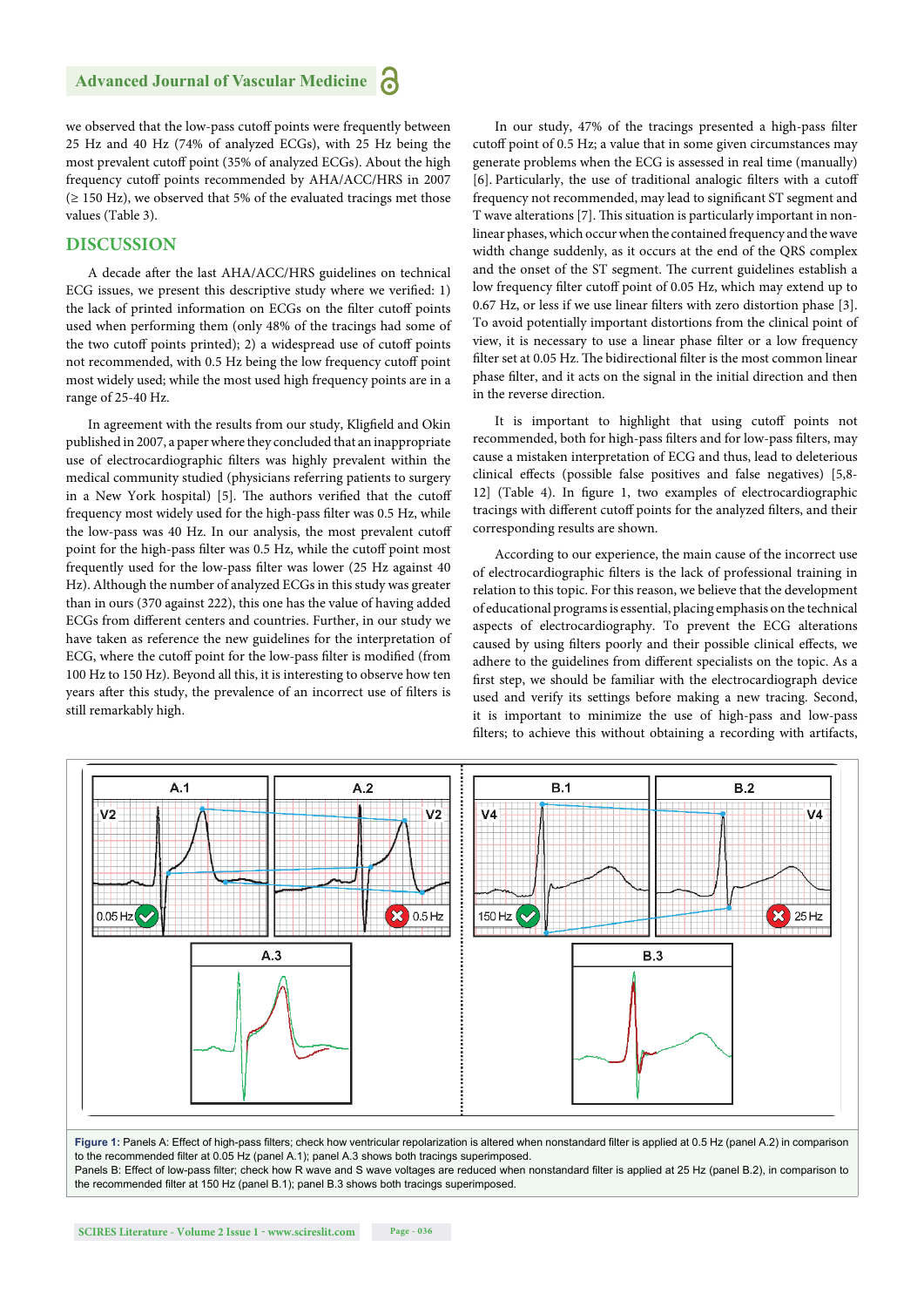| Country        | <b>Number of ECGs</b> | Number of<br>professionals | Number of<br>cities |
|----------------|-----------------------|----------------------------|---------------------|
| Argentina      | 95                    | 36                         | 20                  |
| <b>Brazil</b>  | 55                    | 4                          | 4                   |
| Paraguay       | 14                    | 1                          | 1                   |
| Peru           | 14                    | 5                          | 4                   |
| Spain          | 10                    | 1                          | 1                   |
| Guyana         | 8                     | 1                          | 1                   |
| Colombia       | 6                     | 5                          | 5                   |
| Uruguay        | 6                     | 4                          | $\overline{2}$      |
| Venezuela      | 5                     | 1                          | 1                   |
| <b>Mexico</b>  | 4                     | 1                          | 1                   |
| <b>Bolivia</b> | $\overline{2}$        | 1                          | 1                   |
| Lebanon        | $\overline{2}$        | 1                          | 1                   |
| <b>France</b>  | 1                     | 1                          | 1                   |
| Total          | 222                   | 62                         | 43                  |

| <b>Table 2: Bandwidths recorded.</b>                   |                           |  |  |
|--------------------------------------------------------|---------------------------|--|--|
| Bandwidth (Hz)                                         | Number of ECGs $(n = 90)$ |  |  |
| $0.01 - 20$                                            | 2(2%)                     |  |  |
| $0.01 - 100$                                           | 11 (12%)                  |  |  |
| $0.05 - 25$                                            | 4(4%)                     |  |  |
| $0.05 - 35$                                            | 7(8%)                     |  |  |
| $0.05 - 40$                                            | 4(4%)                     |  |  |
| $0.05 - 150*$                                          | 2(2%)                     |  |  |
| $0.1 - 25$                                             | 2(2%)                     |  |  |
| $0.15 - 100$                                           | 2(2%)                     |  |  |
| $0.5 - 25$                                             | 23 (26%)                  |  |  |
| $0.5 - 35$                                             | 10 (11%)                  |  |  |
| $0.5 - 40$                                             | 6(7%)                     |  |  |
| $0.5 - 150$                                            | 2(2%)                     |  |  |
| $0.67 - 25$                                            | 5(6%)                     |  |  |
| <b>Others</b>                                          | 10 (11%)                  |  |  |
| *Bandwidths that meet the AHA/ACC/HRS 2007 quidelines. |                           |  |  |

| Table 3: Cutoff points for the high-pass and low-pass filters recorded. |                       |  |  |
|-------------------------------------------------------------------------|-----------------------|--|--|
| Filter (Hz)                                                             | <b>Number of ECGs</b> |  |  |
| High-pass filter                                                        | 93 (100%)             |  |  |
| $0.01*$                                                                 | 13 (14%)              |  |  |
| $0.05*$                                                                 | 17 (18%)              |  |  |
| 0.08                                                                    | 2(2%)                 |  |  |
| 0.1                                                                     | 3(3%)                 |  |  |
| 0.15                                                                    | 5(5%)                 |  |  |
| 0.16                                                                    | $1(1\%)$              |  |  |
| 0.25                                                                    | 2(2%)                 |  |  |
| 0.5                                                                     | 44 (47%)              |  |  |
| 0.67                                                                    | 5(5%)                 |  |  |
| 1                                                                       | $1(1\%)$              |  |  |
| Low-pass filter                                                         | 103 (100%)            |  |  |
| 20                                                                      | 5(5%)                 |  |  |
| 25                                                                      | 36 (35%)              |  |  |
| 30                                                                      | $1(1\%)$              |  |  |
| 35                                                                      | 27 (26%)              |  |  |
| 40                                                                      | 12 (12%)              |  |  |
| 75                                                                      | 2(2%)                 |  |  |
| 100                                                                     | 15 (15%)              |  |  |
| 150*                                                                    | 5(5%)                 |  |  |
| *Cutoff points that meet the AHA/ACC/HRS 2007 guidelines                |                       |  |  |

**Table 4:** Consequences of an inappropriate use of high-pass and low-pass filters

| <b>Type</b><br>οf<br>filter | <b>ECG modifications with</b><br>an inappropriate use | Diagnostic effects                                                                  |
|-----------------------------|-------------------------------------------------------|-------------------------------------------------------------------------------------|
| High-<br>pass               | Alterations in ventricular<br>repolarization (ST-T)   | It mimics acute coronary syndrome [8]                                               |
|                             |                                                       | It mimics Brugada syndrome [9]                                                      |
| Low-<br>pass                | Decrease in ORS width                                 | Less diagnostic value for ventricular<br>hypertrophy [5]                            |
|                             | Increase in Q waves<br>duration                       | It mimics old infarction [5]                                                        |
|                             | Decrease of pacemaker<br>spike width                  | It mimics left bundle branch block or<br>idioventricular rhythm [10]                |
|                             | Attenuation, removal or<br>modification of J waves    | The pattern of early repolarization<br>disappears or its expression changes<br>[11] |
|                             | Attenuation or removal of<br>Epsilon waves            | Less diagnostic value of<br>arrhythmogenic RV dysplasia [12]                        |

it is important to control the different aspects of the patient and the technique (comfortable environment, relaxed patient, proper electrode placement and contact, etc.). In the latter, if we have to use cutoff points not recommended, we have to take it into account when interpreting the ECG [2,13].

We want to disclose, as a limitation to the study, the lack of information on the technologies used in high-pass filters (conventional filters or digital filters that attenuate distortions), which prevented us from making an accurate analysis on the observance of the last AHA/ACC/HRS guidelines from year 2007, in regard to this issue. Moreover, we only analyzed ECGs from adults and teenagers, so the results are not applicable to the population of pediatric cardiology professionals.

#### **CONCLUSION**

In conclusion, according to our results, we know:

1) That there is a high ratio of tracings using inappropriate cutoff points that, occasionally, may lead to significant diagnostic consequences.

2) That there is a high ratio of tracings missing printed information on the cutoff points used.

We think it is necessary to disseminate the optimal filter cutoff points and the possible effects in case of not using them, within electrocardiography training programs.

#### **ACKNOWLEDGEMENTS**

The authors of this paper are deeply grateful to Dr. Edgardo Schapachnik, director of the Ibero-American Forum on Arrhythmias on the Internet (FIAI) for letting us perform this study unconditionally. We also thank Dr. Juan Lacalzada-Almeida for critical reading of the manuscript.

#### **REFERENCES**

- 1. Garcia Niebla J, Llontop Garcia P, Valle Racero JI, Serra Autonell G, Batchvarov VN, De Luna AB. Technical Mistakes during the Acquisition of the Electrocardiogram. Ann Noninvasive Electrocardiol. 2009; 14: 389-403. https://goo.gl/eiMGek
- 2. Drew BJ. Pitfalls and Artifacts in Electrocardiography. Cardiol Clin. 2006; 24: 309-15. https://goo.gl/hiqxKe
- 3. Kligfield P, Gettes LS, Bailey JJ, Childers R, Deal BJ, Hancock EW, et al. Recommendations for the standardization and interpretation of the electrocardiogram: Part I: The electrocardiogram and its technology: A